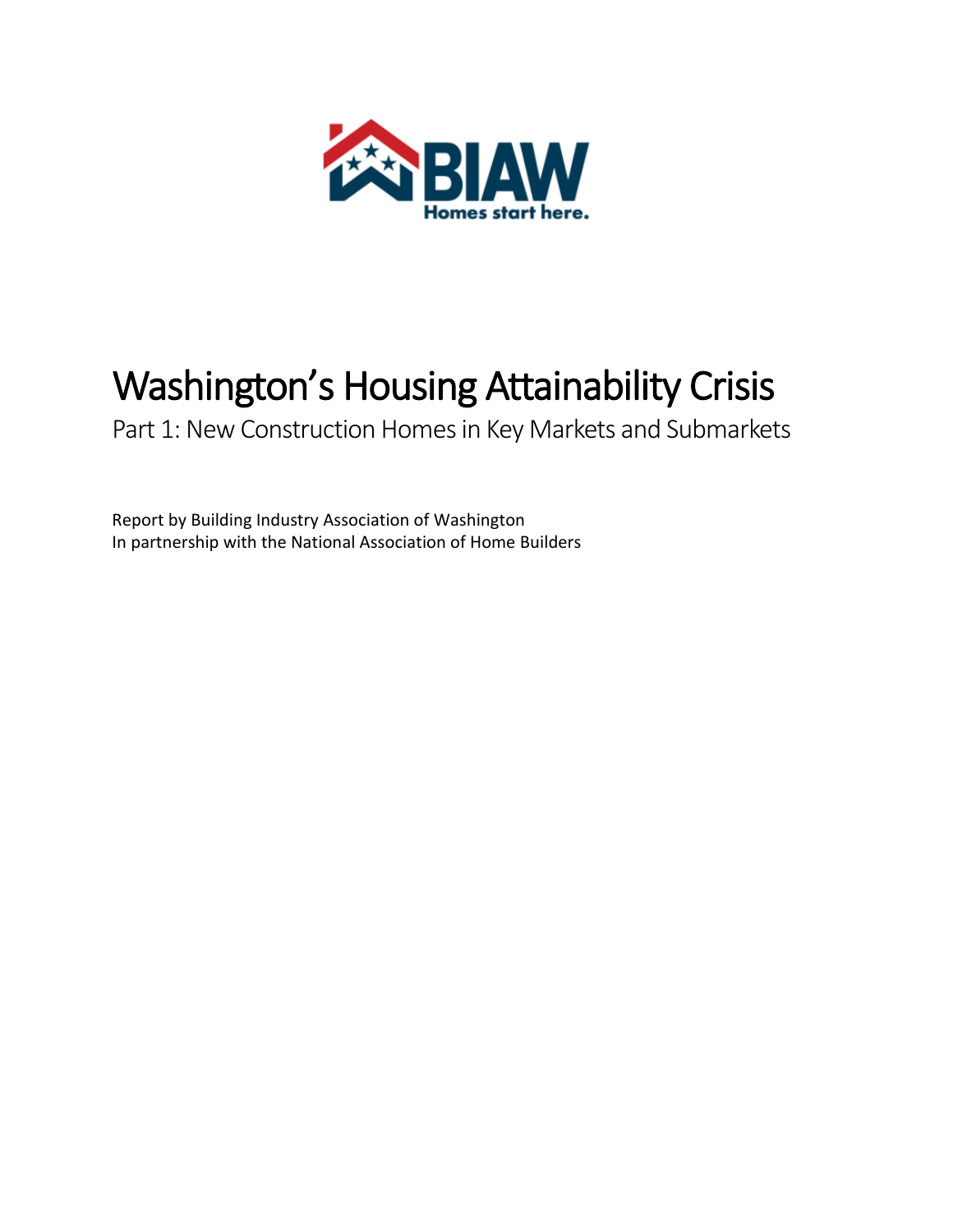# Washington State

- Median New Home Price: \$565,613
- Income Needed to Qualify: \$130,409
- Median Household Income: \$73,775
- Household Population: 3,046,029
- Households that Can Afford Median Priced Home: 739,860
- Households that Can't Afford Median Price Home under Current Market Conditions: 2,306,169

- $\triangle$  24% of families can afford to purchase a median priced new home under current market conditions.
- ⌂ 76% of families **CANNOT** afford to purchase a median priced new home under current market conditions.
- $\bigcirc$  2,182 More Families are Priced-Out of Homeownership for Every \$1,000 Increase Added to the Cost of Constructing a Home.

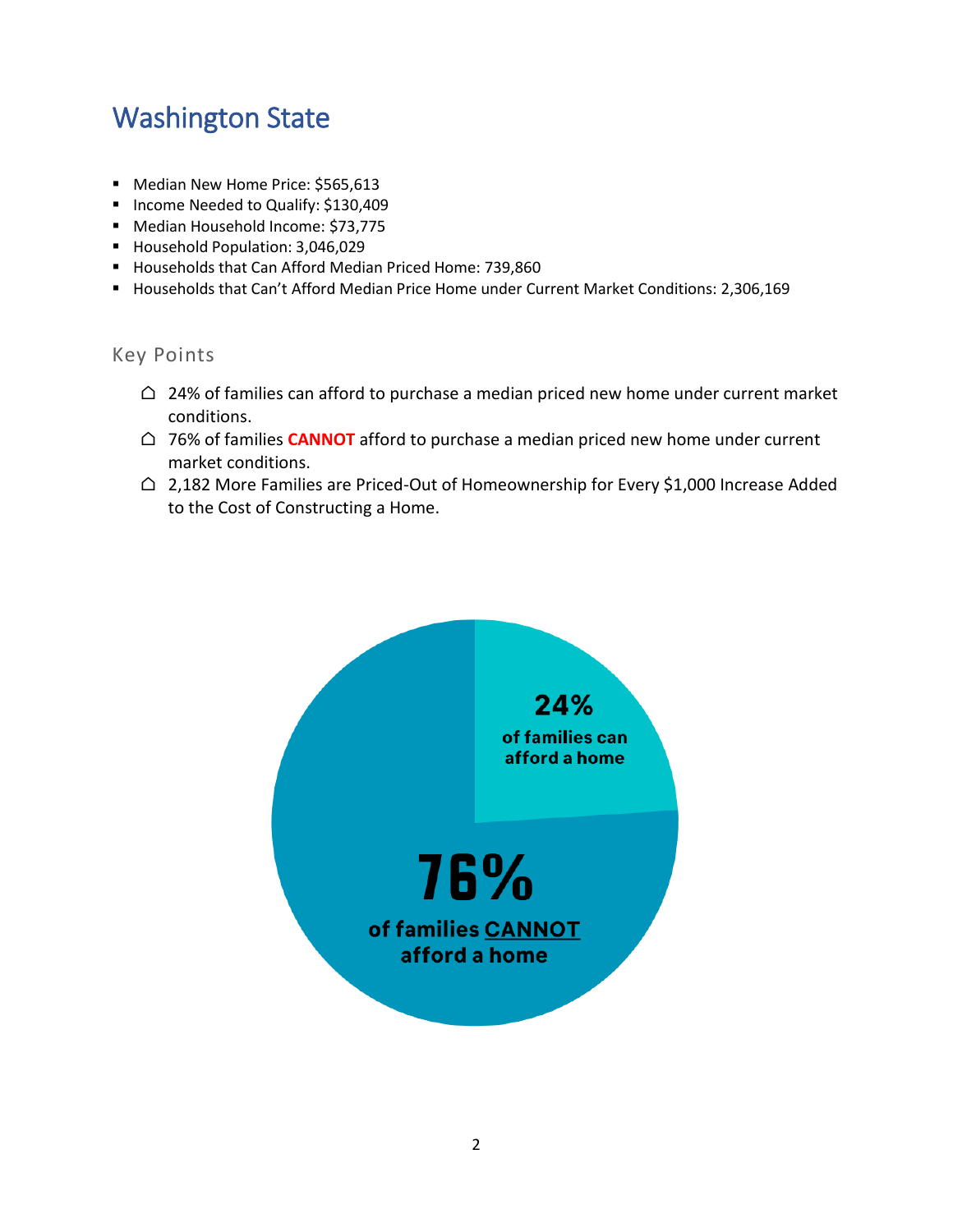# Major Markets and Submarkets

# Bellingham

- Median New Home Price: \$555,365
- Income Needed to Qualify: \$124,815
- Median Household Income: \$53,396
- Household Population: 94,141
- Households that Can Afford Median Price: 13,143
- Households that Can't Afford Median Price: 80,998

#### Key Points

- $\triangle$  14% of families can afford to purchase a median priced new home under current market conditions.
- ⌂ 86% of families **CANNOT** afford to purchase a median priced new home under current market conditions.
- $\bigcirc$  62 More Families are Priced-Out of Homeownership for Every \$1,000 Increase Added to the Cost of Constructing a Home.

### Bremerton-Silverdale-Port Orchard

- Median New Home Price: \$596,700
- Income Needed to Qualify: \$136,959
- Median Household Income: \$66,659
- Household Population: 114,125
- Households that Can Afford Median Price: 25,802
- Households that Can't Afford Median Price: 88,323

- $\triangle$  23% of families can afford to purchase a median priced new home under current market conditions.
- ⌂ 77% of families **CANNOT** afford to purchase a median priced new home under current market conditions.
- $\triangle$  87 More Families are Priced-Out of Homeownership for Every \$1,000 Increase Added to the Cost of Constructing a Home.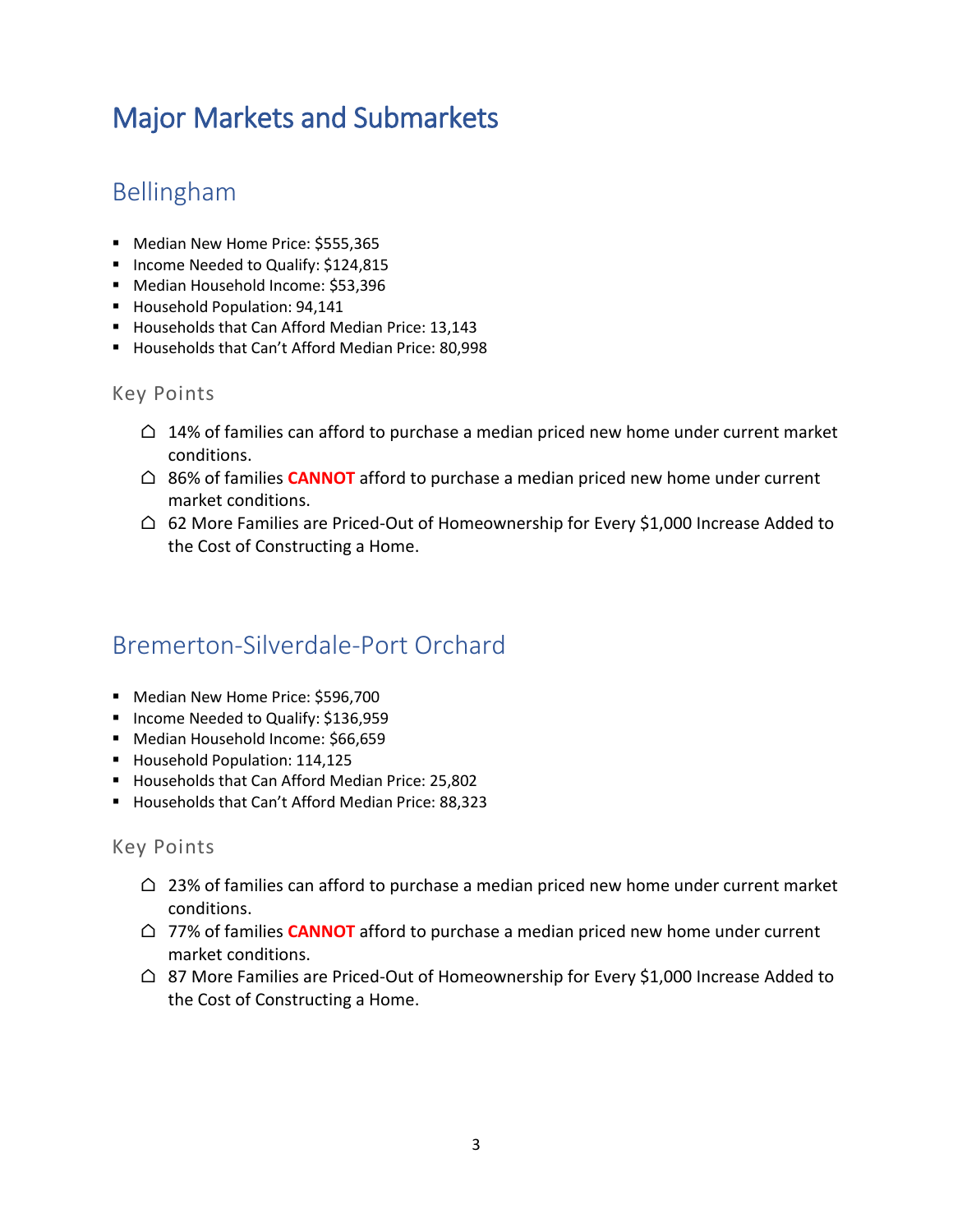# Kennewick-Richland

- Median New Home Price: \$569,733
- Income Needed to Qualify: \$132,312
- Median Household Income: \$68,609
- Household Population: 110,899
- Households that Can Afford Median Price: 22,629
- Households that Can't Afford Median Price: 88,270

#### Key Points

- $\triangle$  20% of families can afford to purchase a median priced new home under current market conditions.
- ⌂ 80% of families **CANNOT** afford to purchase a median priced new home under current market conditions.
- $\triangle$  80 More Families are Priced-Out of Homeownership for Every \$1,000 Increase Added to the Cost of Constructing a Home.

### Longview

- Median New Home Price: \$481,870
- Income Needed to Qualify: \$110,966
- Median Household Income: \$44,957
- Household Population: 41,356
- Households that Can Afford Median Price: 8,583
- Households that Can't Afford Median Price: 32,773

- $\triangle$  21% of families can afford to purchase a median priced new home under current market conditions.
- ⌂ 79% of families **CANNOT** afford to purchase a median priced new home under current market conditions.
- $\triangle$  29 More Families are Priced-Out of Homeownership for Every \$1,000 Increase Added to the Cost of Constructing a Home.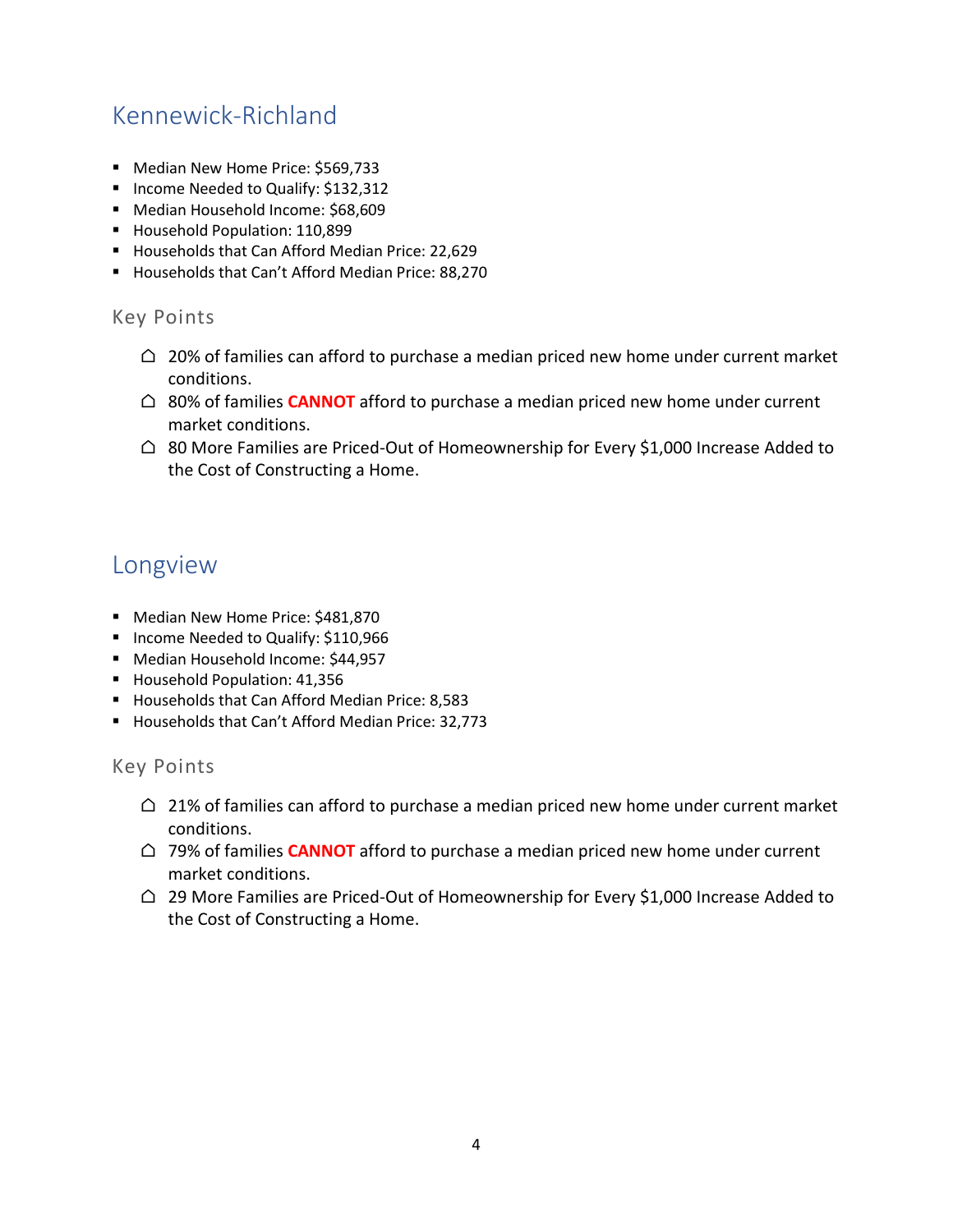### Mount Vernon-Anacortes

- Median New Home Price: \$566,632
- Income Needed to Qualify: \$131,062
- Median Household Income: \$66,950
- Household Population: 50,790
- Households that Can Afford Median Price: 11,191
- Households that Can't Afford Median Price: 39,599

#### Key Points

- $\bigcirc$  22% of families can afford to purchase a median priced new home under current market conditions.
- ⌂ 78% of families **CANNOT** afford to purchase a median priced new home under current market conditions.
- $\triangle$  45 More Families are Priced-Out of Homeownership for Every \$1,000 Increase Added to the Cost of Constructing a Home.

### Olympia-Lacey-Tumwater

- Median New Home Price: \$512,298
- Income Needed to Qualify: \$120,206
- Median Household Income: \$65,750
- Household Population: 119,762
- Households that Can Afford Median Price: 27,892
- Households that Can't Afford Median Price: 91,870

- $\bigcirc$  23% of families can afford to purchase a median priced new home under current market conditions.
- ⌂ 77% of families **CANNOT** afford to purchase a median priced new home under current market conditions.
- $\bigcirc$  97 More Families are Priced-Out of Homeownership for Every \$1,000 Increase Added to the Cost of Constructing a Home.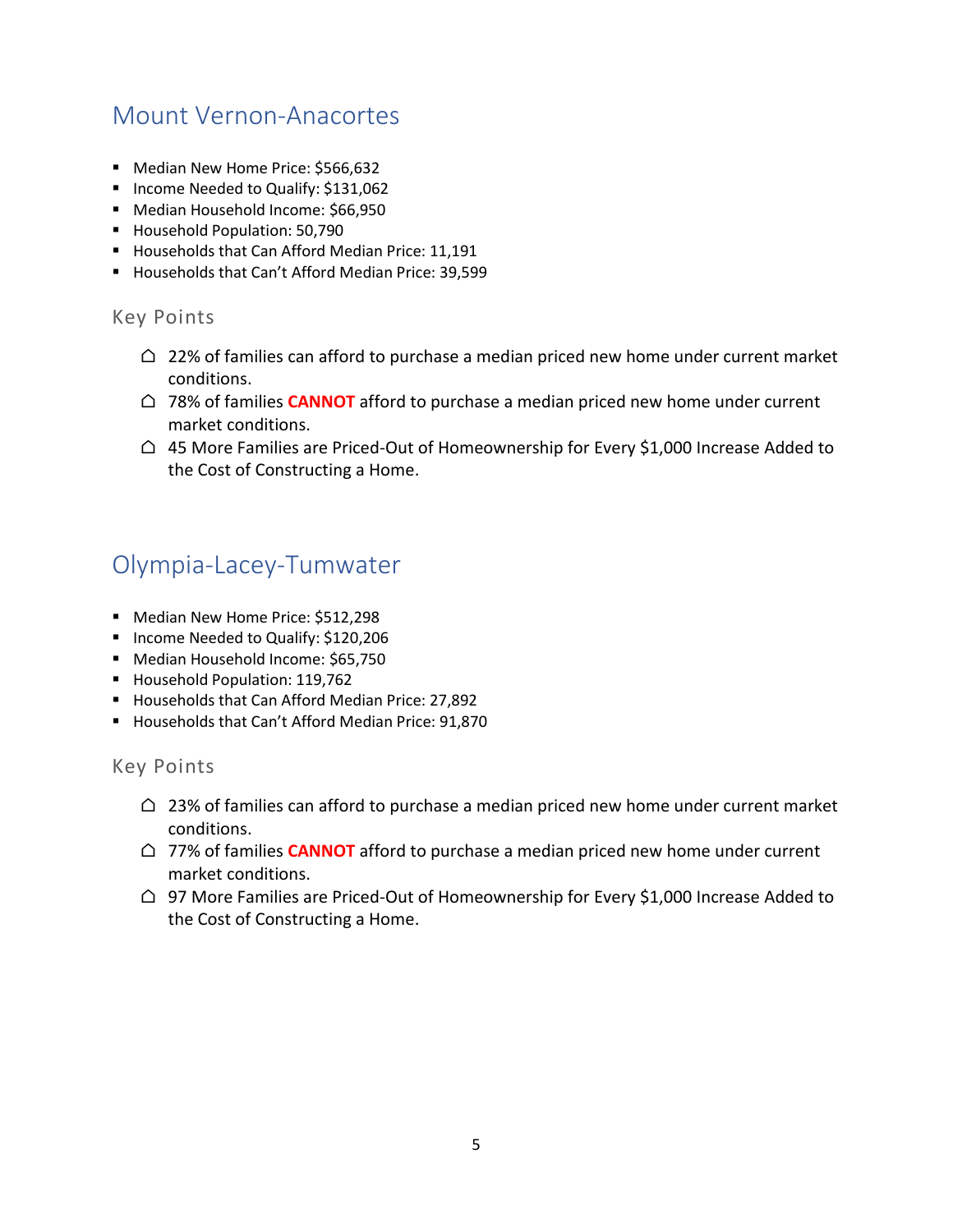# Portland-Vancouver-Hillsboro

- Median New Home Price: \$562,869
- Income Needed to Qualify: \$130,113
- Median Household Income: \$71,664
- Household Population: 993,959
- Households that Can Afford Median Price: 264,234
- Households that Can't Afford Median Price: 729,725

#### Key Points

- $\triangle$  27% of families can afford to purchase a median priced new home under current market conditions.
- ⌂ 73% of families **CANNOT** afford to purchase a median priced new home under current market conditions.
- △ 748 More Families are Priced-Out of Homeownership for Every \$1,000 Increase Added to the Cost of Constructing a Home.

### Seattle-Tacoma-Bellevue

- Median New Home Price: \$721,105
- Income Needed to Qualify: \$166,017
- Median Household Income: \$91,692
- Household Population: 1,587,245
- Households that Can Afford Median Price: 405,415
- Households that Can't Afford Median Price: 1,181,830

- $\triangle$  26% of families can afford to purchase a median priced new home under current market conditions.
- ⌂ 74% of families **CANNOT** afford to purchase a median priced new home under current market conditions.
- $\triangle$  773 More Families are Priced-Out of Homeownership for Every \$1,000 Increase Added to the Cost of Constructing a Home.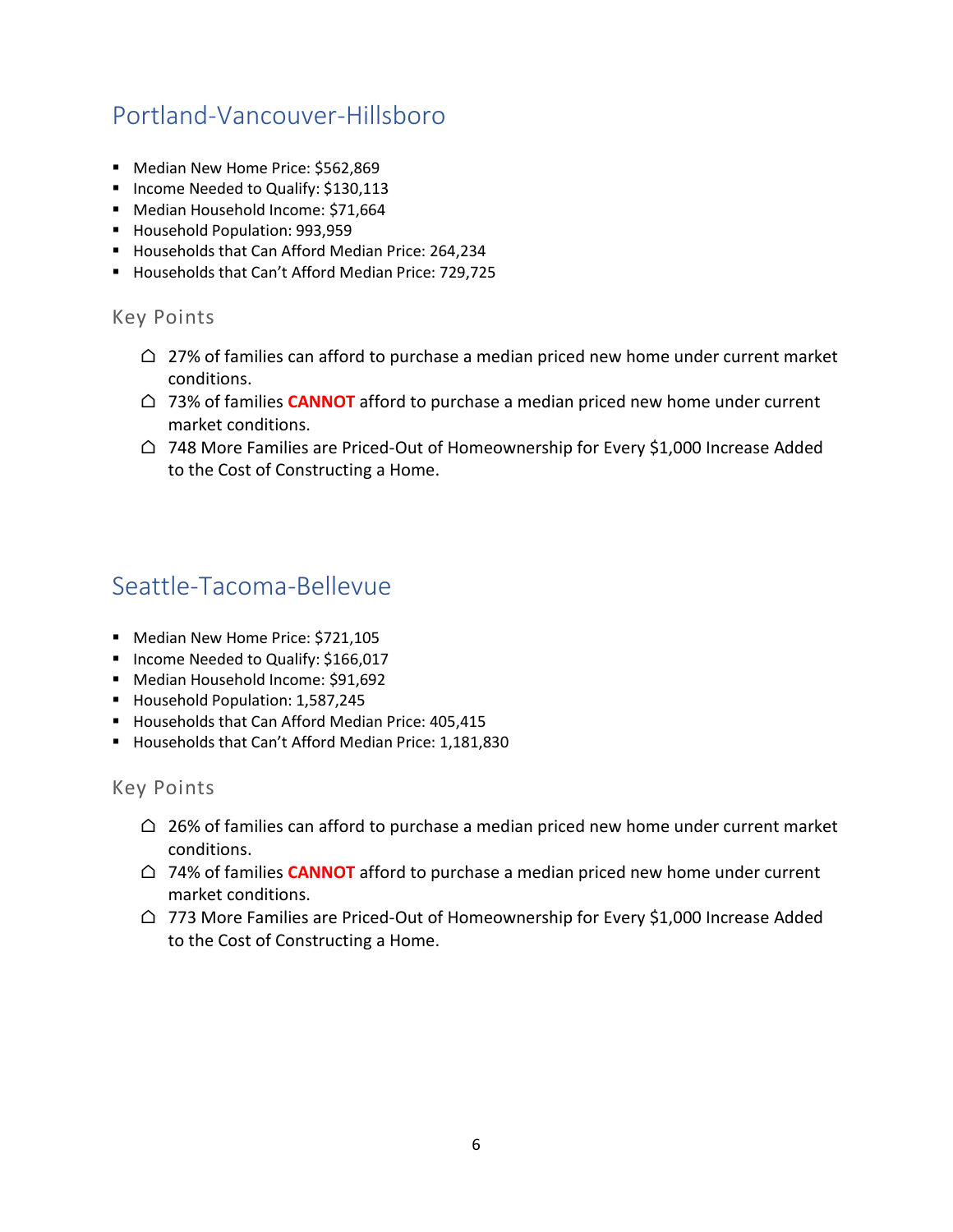# Spokane-Spokane Valley

- Median New Home Price: \$476,798
- Income Needed to Qualify: \$111,950
- Median Household Income: \$51,133
- Household Population: 232,486
- Households that Can Afford Median Price: 45,006
- Households that Can't Afford Median Price: 187,480

#### Key Points

- $\bigcirc$  19% of families can afford to purchase a median priced new home under current market conditions.
- ⌂ 81% of families **CANNOT** afford to purchase a median priced new home under current market conditions.
- △ 185 More Families are Priced-Out of Homeownership for Every \$1,000 Increase Added to the Cost of Constructing a Home.

### Walla Walla

- Median New Home Price: \$555,347
- Income Needed to Qualify: \$131,491
- Median Household Income: \$50,550
- Household Population: 21,119
- Households that Can Afford Median Price: 3,292
- Households that Can't Afford Median Price: 17,827

- $\triangle$  16% of families can afford to purchase a median priced new home under current market conditions.
- ⌂ 84% of families **CANNOT** afford to purchase a median priced new home under current market conditions.
- $\triangle$  13 More Families are Priced-Out of Homeownership for Every \$1,000 Increase Added to the Cost of Constructing a Home.